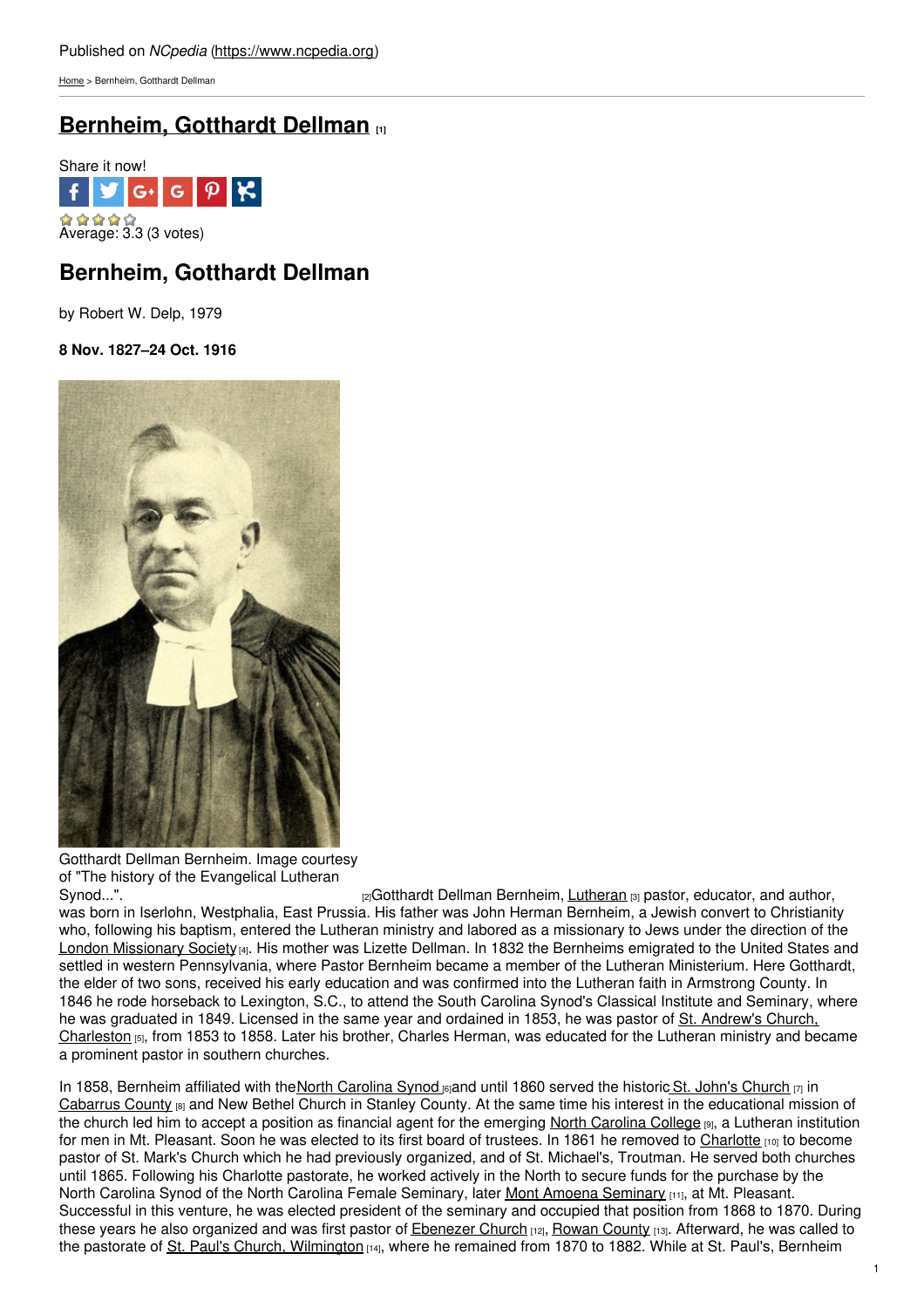established a parochial school and the St. Paul's Female Seminary. In 1877 he was the recipient of an honorary D.D. degree. Following his ministry in Wilmington, he was briefly president of North [Carolina](https://www.ncpedia.org/north-carolina-college) College [9]. Then he left the state to serve Grace Church, Phillipsburg, N.J., from 1883 to 1892. He returned to North Carolina in the latter year to accept a call to St. Matthew's Church, [Wilmington](http://www.stmatthewsch.org/) [15], where he remained until 1901. In that year he retired at Charlotte and was supply pastor of St. Luke-Morning Star Parish in Monroe from 1905 until 1907. At that time he again became interested in educational pursuits and joined the faculty of [Elizabeth](https://www.ncpedia.org/elizabeth-college) College [16], a Lutheran institution for women located in Charlotte, where he was dean of the faculty and professor of the English Bible and sacred literature.

Bernheim's influence was especially apparent in the work of the North Carolina Synod and Ministerium of the Evangelical Lutheran Church. In 1861 he was elected secretary of the synod and in 1863 and 1878 he was its president. During the [Civil](https://www.ncpedia.org/history/cw-1900/civil-war) War [17]he was influential in organizing the General Synod of the Evangelical Lutheran Church in the [Confederate](http://www.hymnary.org/denomination/483) States of America [18] and served as a delegate to its sessions. For many years he was an officer of the Missionary Society of the Evangelical Lutheran Synod of North Carolina.

Bernheim's literary contribution was considerable and widely recognized. He was associate editor of the southern general synod's the *Evangelical Lutheran* in 1866 and 1867 and edited a literary magazine,*At Home and Abroad*, from 1881 to 1883. His published works include *History of the German [Settlements](https://archive.org/details/historyofgermansin00bern) and of the Lutheran Church, in North and South* Carolina (1872) [19]; The First Twenty Years of the History of St. Paul's Evangelical Lutheran Church, [Wilmington,](https://www.worldcat.org/title/first-twenty-years-of-the-history-of-st-pauls-evangelical-lutheran-church-wilmington-nc/oclc/35365468) N.C.(20] (1879); and, in [cooperation](https://archive.org/details/historyofevangel01bern) with G. H. Cox, *The History of the Evangelical Lutheran Synod and Ministerium of North Carolina* (1902). [2]

Bernheim was married twice: on 25 Apr. 1854 to Elizabeth Crowe Clayton of Charleston, S.C. (eight children); and after her death to Amanda Ella Lease of Nokomis, Ill. on 22 Apr. 1897 (five children).

### **References:**

Hugh G. Anderson, *Lutheranism in the Southeastern States, 1860–1886*(1969).

G. D. Bernheim, The First Twenty Years of the History of St. Paul's Evangelical Lutheran Church(1879), The History of the Evangelical Lutheran Synod and Ministerium of North Carolina (1902), History of the German Settlements and of the *Lutheran Church in North and South Carolina* (1872), and, ed., *At Home and Abroad: A Monthly Journal of General Literature and Information* (1881–83).

*Charlotte Observer*, 25 Oct. 1916.

*Life Sketches of Lutheran Ministers* (1966).

*Lutheran Church Visitor*, 2 Nov. 1916.

Paul McCullogh, ed., *A History of the Lutheran Church in South Carolina*(1971).

*Minutes of the Evangelical Lutheran Synod and Ministerium of North Carolina*, 1857–83, 1892–1900.

Jacob L. Morgan, ed., *History of the Lutheran Church in North Carolina*(1953).

Abdel R. Wentz, *The Lutheran Church in American History* (1923).

William T. Whitsett, "A Lutheran Romance,"*Lutheran*, 10 Sept. 1931.

#### **Additional Resources:**

Gotthardt Dellman Bernheim, historiographer and pioneer of southern Lutheranism. By William Richard Fritz; Schools of Theology in Dubuque, Ia. Library: [https://www.worldcat.org/title/gotthardt-dellman-bernheim-historiographer-and-pioneer](https://www.worldcat.org/title/gotthardt-dellman-bernheim-historiographer-and-pioneer-of-southern-lutheranism/oclc/6318018)of-southern-lutheranism/oclc/6318018 [21]

History of the Lutheran Church in North Carolina, Bernheim, G. D. (Gotthardt Dellman), 1827-1916, 1872, Volume 08, Pages 758-796, UNC Libraries: <https://docsouth.unc.edu/csr/index.html/document/csr08-0372> [22]

Bio, North Carolina Synod: [http://nclutheran.org/historical\\_sketches/bernheim\\_gotthard.pdf](http://nclutheran.org/historical_sketches/bernheim_gotthard.pdf) [23]

### **Image Credits:**

Gotthardt Dellman Bernheim. Image courtesy of "The history of the Evangelical Lutheran Synod...". Available from <https://archive.org/details/historyofevangel01bern> [2] (accessed April 11, 2013).

**Subjects:** [Biographies](https://www.ncpedia.org/category/subjects/biography-term) [24] [Religious](https://www.ncpedia.org/category/subjects/clergy) Leaders and Clergy [25] [Educators](https://www.ncpedia.org/category/subjects/educators) [26] Writers, [journalists,](https://www.ncpedia.org/category/subjects/writer) and editors [27] **Authors:** Delp, [Robert](https://www.ncpedia.org/category/authors/delp-robert-w) W. [28]